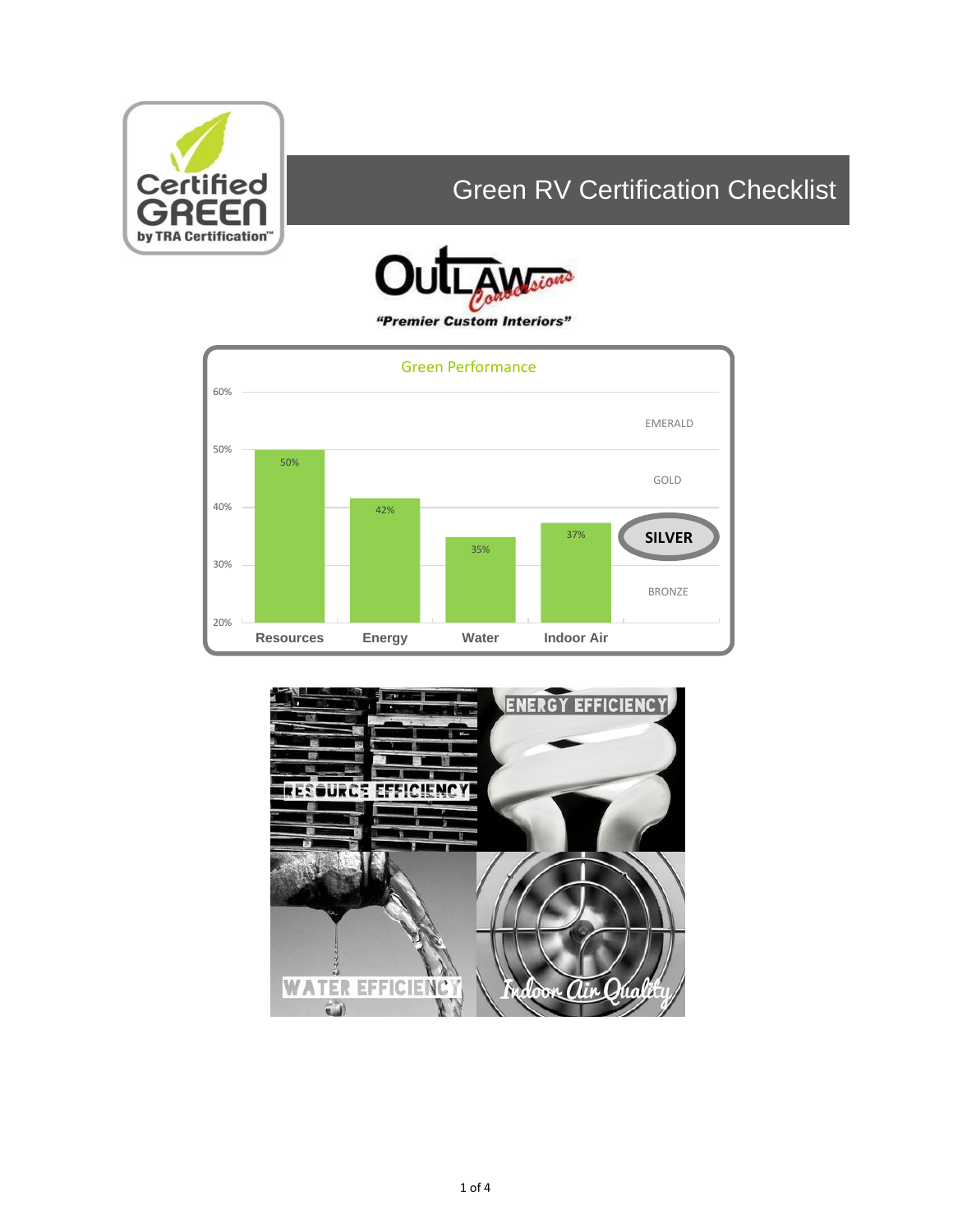|                            | <b>Resource Efficiency</b>                                                                                                          |                          |
|----------------------------|-------------------------------------------------------------------------------------------------------------------------------------|--------------------------|
| <b>Points</b><br>Available | Item                                                                                                                                | <b>Points</b><br>Claimed |
| 14                         | Construction waste materials are recycled offsite. (2 pts each max 14 pts)<br>list: wood, cardboard, copper wire                    | 6                        |
| 20                         | Ratio of recycled materials to waste<br>(50% - 5 pts, 75% - 10 pts, 90% - 20 pts)                                                   | 10                       |
| 5                          | CNC Machines utilized to maximize material cuts (1 pt per material, 5 pts max)<br>list: cabinets, framing, flooring, walls, ceiling | 5                        |
| 5                          | Jigs are used (1 pt each, max 5 pts)<br>list: windows, doors, a/c boxes, a/c ducts                                                  | 4                        |
| 5                          | Material scraps are reused. (1 pt each, max 5 points)<br>list: scrap wood for trim, fabric scraps for pillows/valances/cushions     | $\overline{2}$           |
| 5                          | Reusable shipping containers used for major materials (1 pt each, max 5)<br>list: pallets                                           | 1                        |
| 5                          | Major materials are cut to size at supplier - (1 pt each, max 5)<br>list: walls, flooring, hardwood moulding                        | 3                        |
| 10                         | Materials with recycled content are used. (2 pt each, max 10)<br>list:                                                              |                          |
| $\overline{2}$             | Rain drainage system installed                                                                                                      | 2                        |
| 10                         | Regional materials are used for major components of the RV (500 miles)<br>(2 points each, max 10 pts) list materials:<br>lumber     | $\overline{2}$           |
| 5                          | RV component manufacturer facility is ISO 14001 or equivalent.<br>(1 point each, max 5 pts) list mfr:                               | 5                        |
| 6                          | Certified wood (2 point per product type, max 6)<br>(list wood product and certification)<br>plywood                                | 3                        |
| 5                          | Minimal use of wood                                                                                                                 |                          |
| 3                          | <b>Nitrogen-filled tires</b>                                                                                                        |                          |

**Resource Efficiency Total:**

**50%** 43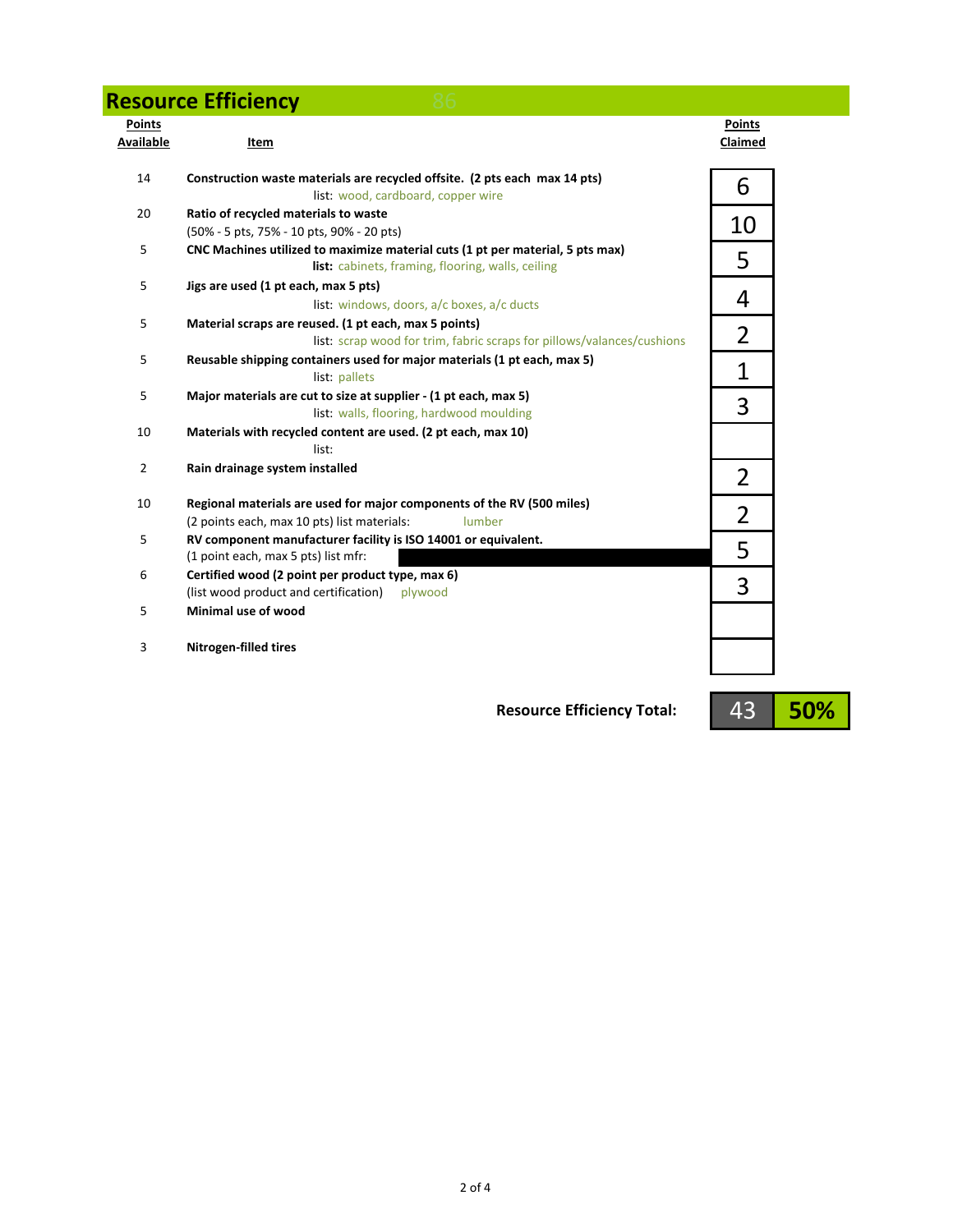# **Energy Efficiency**

|    | <b>Insulation</b><br><b>Type</b>                                  | R-value                                                            |                |     |
|----|-------------------------------------------------------------------|--------------------------------------------------------------------|----------------|-----|
| 33 | Walls<br>poly<br>Floor<br>poly<br>Ceiling<br>poly                 | $\overline{7}$<br>$\overline{7}$<br>$\overline{7}$<br>Total:<br>21 | 21             |     |
| 30 | LED lighting (>90% interior & exterior)                           |                                                                    | 30             |     |
| 6  | Awnings are standard - 2 pts each, max 6                          |                                                                    | $\overline{2}$ |     |
| 5  | Soap pressurization test on entire unit                           |                                                                    |                |     |
| 10 | Energy efficient appliances (2 points each, max 10)<br>list: TV   |                                                                    | $\overline{2}$ |     |
| 10 | Energy efficient furnace & A/C (5 pts each, 10 pts max)           |                                                                    |                |     |
| 4  | List:<br><b>Energy monitoring device</b>                          |                                                                    |                |     |
| 6  | Skylights to provide natural lighting (2 pt each, max 6)          |                                                                    | 4<br>1         |     |
| 10 | Heating system with NO ducts                                      |                                                                    |                |     |
| 10 | Cooling system with NO ducts                                      |                                                                    |                |     |
| 4  | Convection microwave or cooktop is standard - (2 pts each, max 4) |                                                                    | $\overline{2}$ |     |
| 30 | Solar panels (prewired - 10 pts; factory installed - 30 pts)      |                                                                    |                |     |
| 5  | <b>Enhanced window performance</b>                                |                                                                    |                |     |
| 10 | Rain booth test to ensure leak-free construction                  |                                                                    | 10             |     |
|    |                                                                   | <b>Energy Efficiency Total:</b>                                    | 72             | 42% |